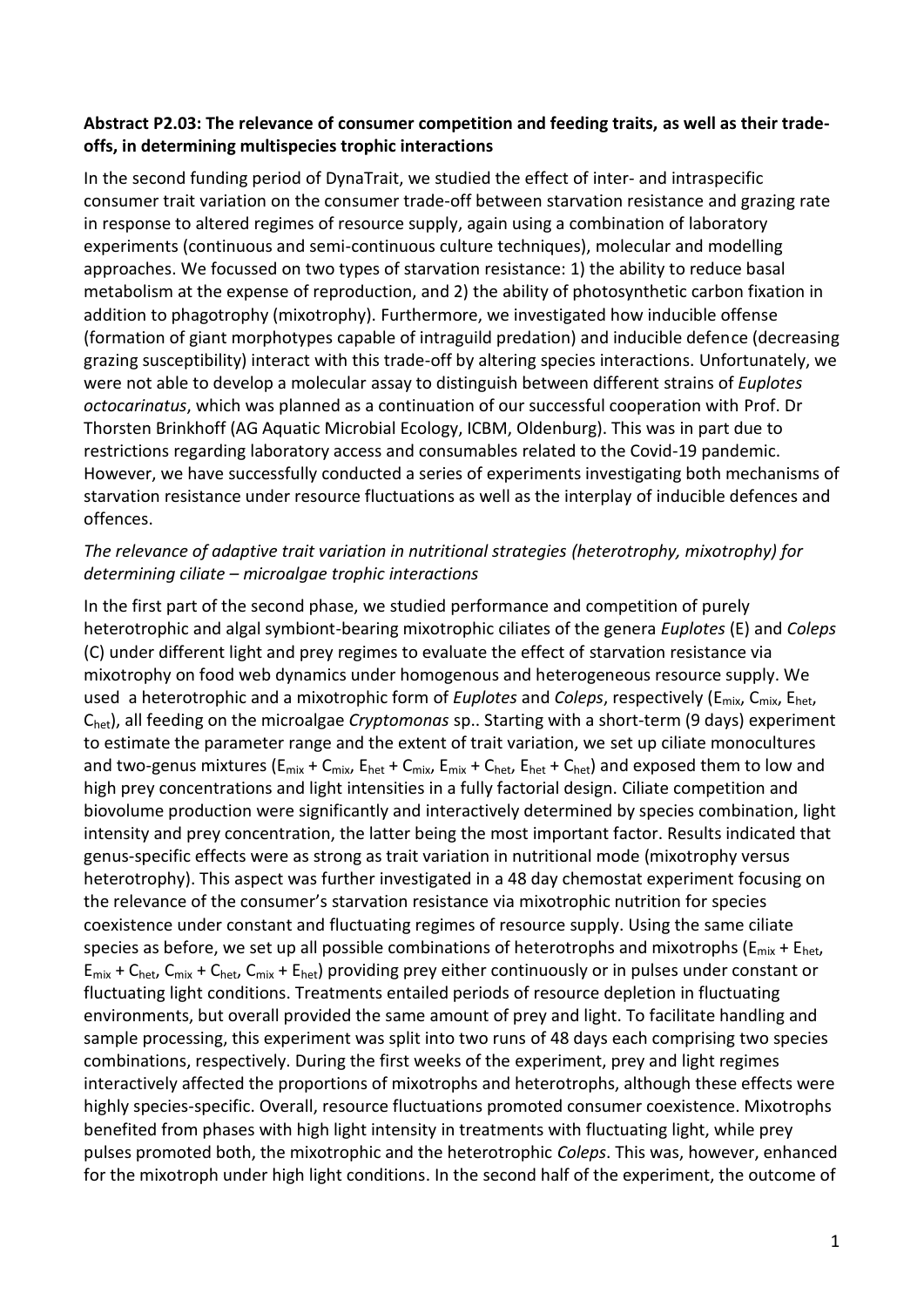competition seemed to be strongly determined by the ciliates' ability to utilize bacteria in addition to algal prey, resulting in a dominance of *Euplotes* over *Coleps* irrespective of their nutritional mode. This finding emphasizes that the relevance of different traits and trade-offs for food web dynamics may change over time, even though environmental forcing remains the same. Overall, this experiment demonstrated highly complex trophic interactions driven by consumer-specific nutritional mode, growth- and grazing rates, and enhances our understanding of the adaptive potential of consumers that are subjected to resource fluctuations, and its importance for ecosystem processes and functioning (Flöder et al. in prep.). This experiment is complemented by a mathematical model comprising photoautotrophic algae and heterotrophic bacteria that are bottom-up limited by light, inorganic nutrients and/or organic carbon and further top-down regulated by mixotrophic and heterotrophic ciliates. With this model we would like to elucidate how the population growth of mixotrophs and heterotrophs depends on light and prey availability, what role bacteria play for the outcome of ciliate competition, and the relevance of the degree of mixotrophy (fraction of phagotrophy versus photosynthesis for ciliate nutrition) for trophic dynamics (Master Thesis, in progress).

We are also currently investigating an eco-evolutionary consumer-resource model that considers mixotrophy as a dynamic trait. Depending on the density of the photoautotrophic prey, the mixotrophic species either invests more energy into the production of the photosynthetic equipment (at low prey densities) or into the active searching for the prey and subsequent feeding (high densities of the prey). Our preliminary results show that rapid evolution of the mixotrophic trait may give rise to antiphase cycles among the autotrophic prey and the mixotrophic consumer species (Schulze et al., in prep). This extends previous theory of eco-evolutionary dynamics showing that not only trait variation in the prey but also in the predator level can give rise to altered predator-prey dynamics.

The results of our competition experiment exemplify the potentially important role of externally generated resource fluctuations for the coexistence of different consumer species. However, species coexistence may also be enabled through internally generated resource fluctuations when associated with a gleaner-opportunist at the consumer level (Klauschies & Gaedke, 2020). While high abundances of the resources are giving fast-growing opportunist species a growth advantage, low abundances of the resources are promoting the survival of starvation resistant gleaner species instead. Nevertheless, this mechanism may only weakly stabilize species coexistence in systems exhibiting top-heavy biomass distributions across trophic levels as nutrient retention by consumers is likely to stabilize any internally generated consumer-resource fluctuations and thereby preventing temporal niche differentiation among the consumers (Klauschies & Gaedke, 2020).

## *Effects of resource supply mode and food quality on the interplay of inducible defence and offence and resulting predator-prey interactions – relevance of inter- and intraspecific consumer trait variation*

In order to elucidate the role of food quality for interactive effects of the giant-forming intraguild predator *Stylonychia* (inducible offense) and its potentially defended intraguild prey *Euplotes* (inducible defense), we set up ciliates in monoculture and in combination and fed them either with high quality prey (*Cryptomonas* sp.), low quality prey (bacteria) or a mixture of both prey types (*Cryptomonas* + *bacteria*) in a factorial design, all prey treatments containing the same amount of carbon. The experiment was performed using semi-continuous cultures for 32 days. Ciliate samples have been analysed using a FlowCam to estimate size changes in both ciliates and follow their